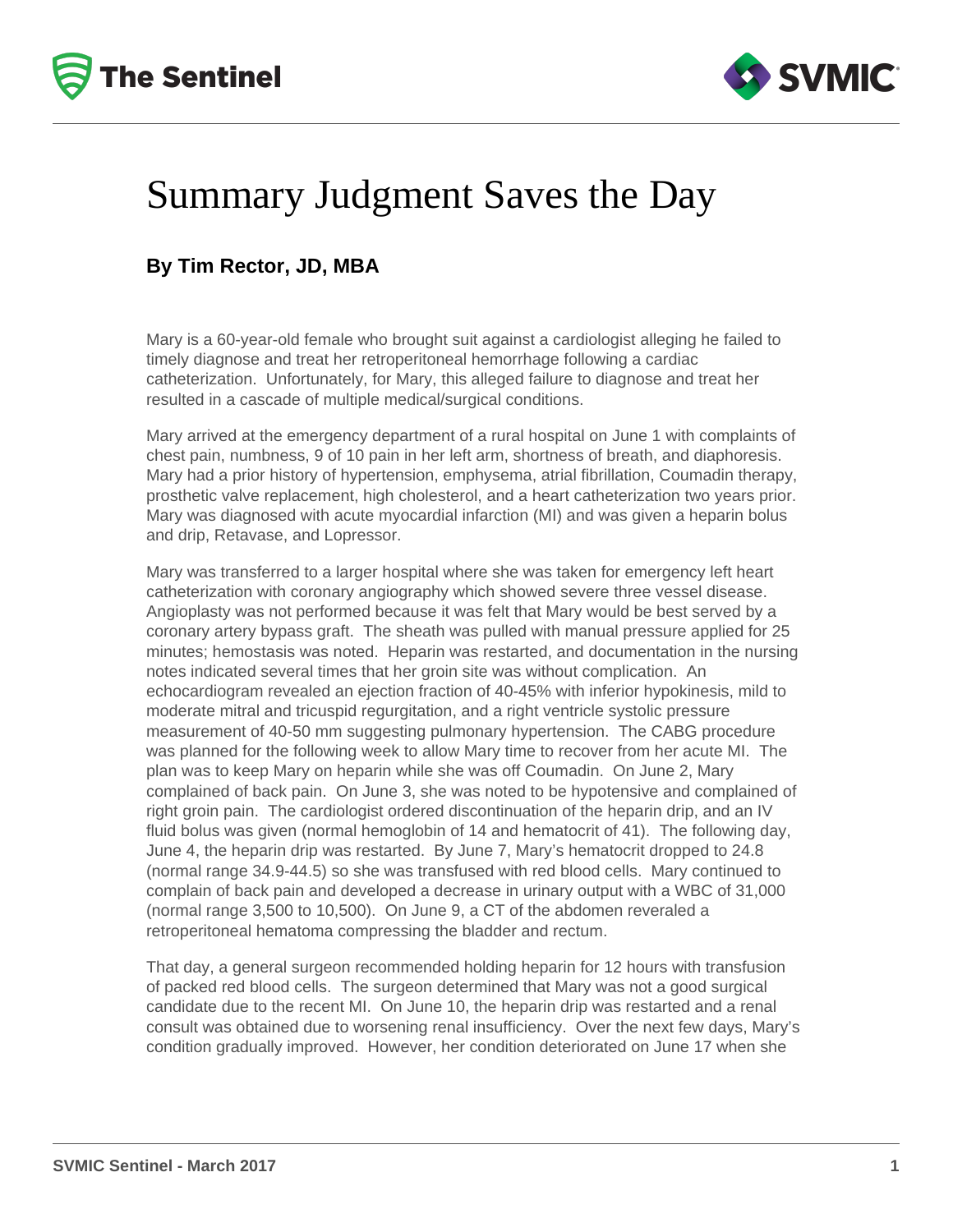



developed hematuria and bloody diarrhea. A GI consult was obtained as well as a tagged red blood cell study, which revealed no evidence of bleeding. Her heparin drip was discontinued. An EGD showed a duodenal ulcer. On June 18, Mary developed a colovaginal fistula and underwent an exploratory laparotomy with colostomy and sigmoidectomy; the pathology report showed acute necrotizing colitis. She next developed a right pleural effusion requiring chest tube placement on June 28. Mary was ultimately discharged on July 8 with follow-up on her Coumadin, beta blocker and statin therapy, as well as physical therapy. On August 8, she was able to ambulate with a walker. A cystoscopy subsequently showed a vesicovaginal fistula and enterovaginal fistula. These conditions prompted the cardiologist to transfer Mary to a larger cardiology group practicing at a tertiary hospital that could provide her with more specialized care. Here, Mary underwent treatment for the fistulas including the new condition of pyelonephritis. In November, a cardio stress test showed no evidence of ischemia, so Mary was deemed an appropriate candidate for surgery for her cystectomy and ileal conduit, and a proctectomy that occurred four months later. During litigation, Mary did not yet have the CABG procedure."

What did the experts say after Mary filed her lawsuit? There was no real debate that the combination of Retavase, aspirin, Coumadin, and intravenous heparin likely contributed to the retroperitoneal hematoma. Retroperitoneal bleeding is a known, albeit relatively rare, complication of a cardiac catheterization. When the general surgeon was consulted, she believed that Mary was an inappropriate surgical candidate given her recent MI. Therefore, plaintiff's counsel argument that an earlier CT would have made a difference was a red herring. The debatable issue came down to a matter of opinion as to whether or not her heparin should have been discontinued and for how long.

The plaintiff's only expert on standard of care and causation was a cardiovascular surgeon, whose deposition testimony contained several mistakes that damaged the plaintiff's case. He stated he did not consider himself an expert in cardiology and, more importantly, he had no experience in dealing with fistulas, conditions involving vaginal and bladder ischemia, although he opined these were complications of the hematoma and could have been prevented. Based on these statements, the trial court excluded the plaintiff's expert from testifying on causation since his opinions lacked reliability. The expert was simply ill-prepared to give a deposition. As a result, our cardiologist was granted a summary judgment by the trial judge, thus ending the case. But for the summary judgment, this was a case that could have gone badly for the physician at trial, especially if Mary had a colostomy and was dependent upon a walker in the court room. The lesson learned here is to take seriously the preparation efforts in answering discovery or the giving of a deposition during the litigation process.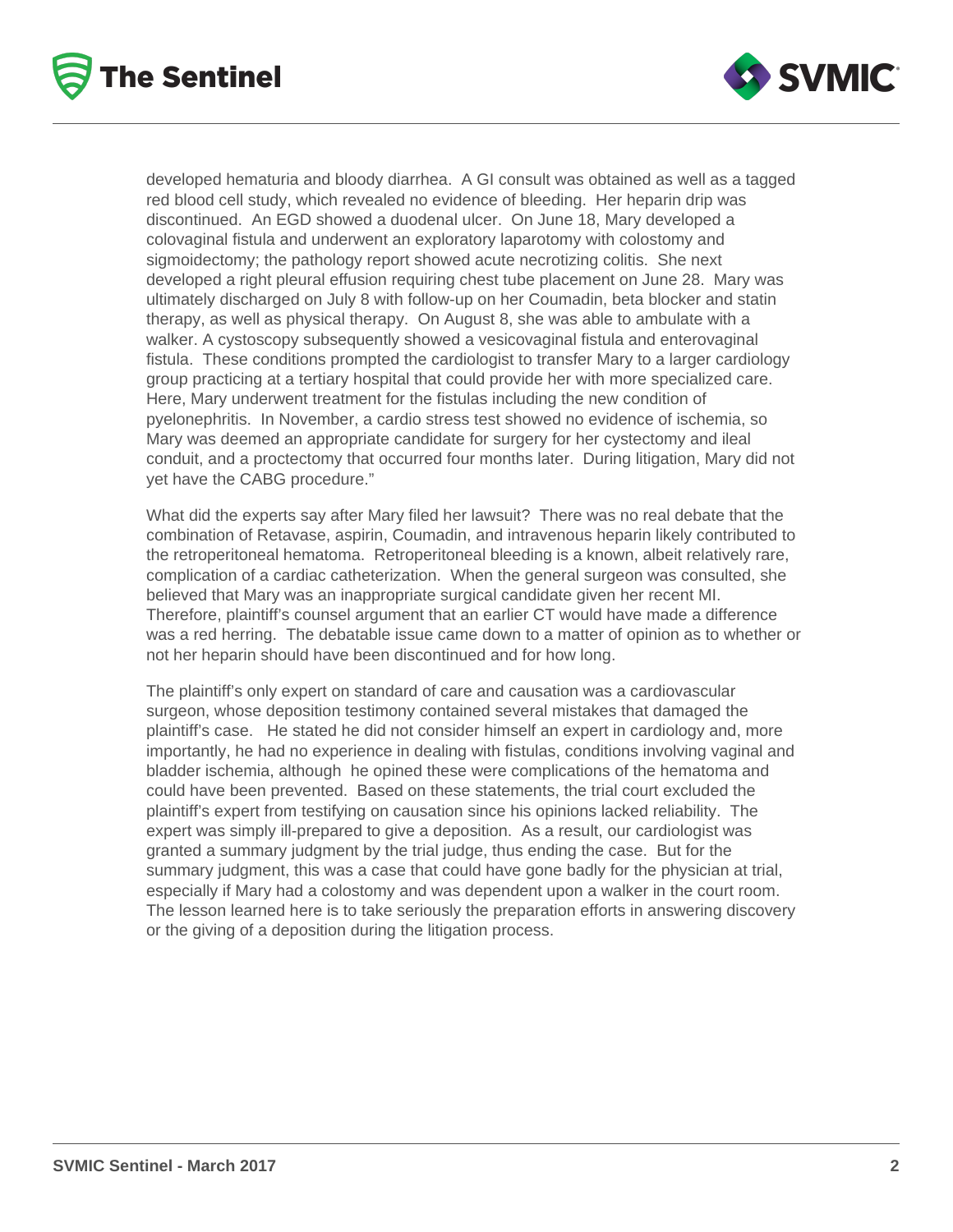



# For 2017: \$7 Million Dividend, No Rate Increases

**By**

The Board of Directors of SVMIC is pleased to announce a \$7 million dividend for policyholders again this year. This amounts to approximately 5.5% of annual premiums. SVMIC has now issued dividends in 33 of its 41 years in business. Further, the Board has decided to keep premium rates unchanged for 2017. SVMIC has not had a rate increase since 2008; when adjusted for inflation, average premiums now are nearly the lowest in the history of your company.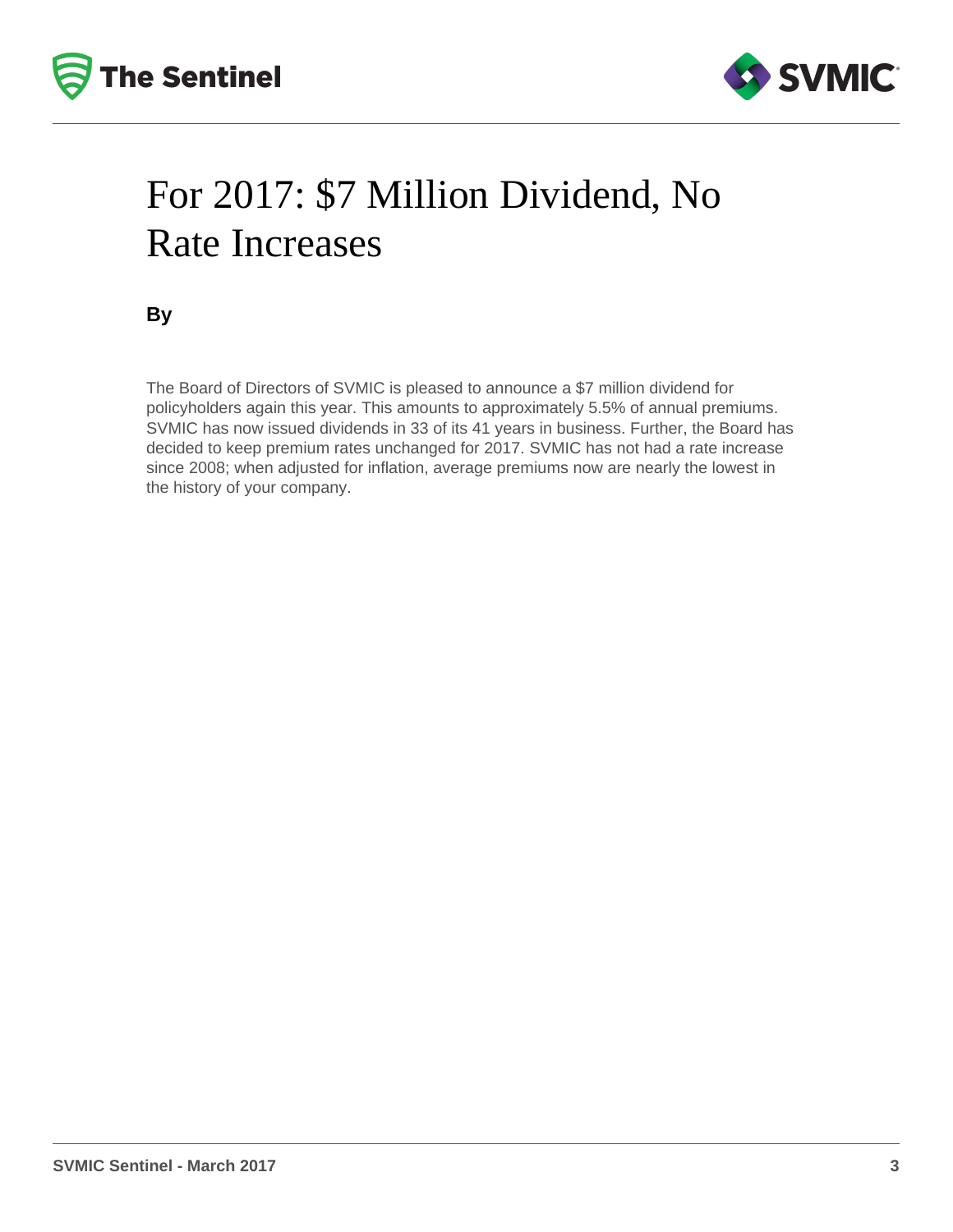



# Just Say Yes to MIPS Participation in 2017

### **By Elizabeth Woodcock, MBA, FACMPE, CPC**

January 1, 2017, marked the commencement of the Quality Payment Program (QPP). The government's initiative is mandated for physicians and other eligible clinicians who provide care for Medicare patients. By 2019, non-participation fines will be up to 4% of Medicare payments, so it is important to enroll now. The QPP offers two tracks to participate – joining an Advanced Alternative Payment Model (APM) or reporting the elements required for the Merit-based Incentive Payment System (MIPS). Since Advanced APMs are difficult to find, even for those who would like to join, the vast majority of clinicians are participating in MIPS in the initial year of the program. Since the reporting year began on January 1, what action steps should you take today?

The first step is to determine your eligibility. A significant portion of physicians and other eligible clinicians – 35%, based on the government's estimates – need not be concerned with the QPP. If you bill less than \$30,000 in total allowed Medicare Part B charges, see less than 100 Medicare patients, or are in your first year of practice - then there is no need to participate in the QPP. The government has promised a resource at which you can query your inclusion, but that has yet to launch. Until then, examine your practice management reports to determine your eligibility.

If you choose to take the MIPS path instead of the Advanced APM path, you can choose to submit **one** of the following:

1) One Quality measure, all of the base Advanced Care Information (ACI) criteria, or one of the Improvement Activities to simply avoid a penalty, or

2) More than one measure – but not all of them for a potential small increase in payments, or

3) Full participation; this includes six Quality measures, all of the base ACI criteria plus the additional ACI requirements which add up to 100 points, as well as two to four Improvement Activities, depending on practice size for a larger incentive.

The first option is not only the easiest one, but it requires only three letters: "YES." The easiest route to eliminating the 4% reduction in your Medicare payments in 2019 - the first "adjustment" year of the program – is to declare your engagement in one of the Improvement Activities. This won't be a difficult exercise, as there are 92 Improvement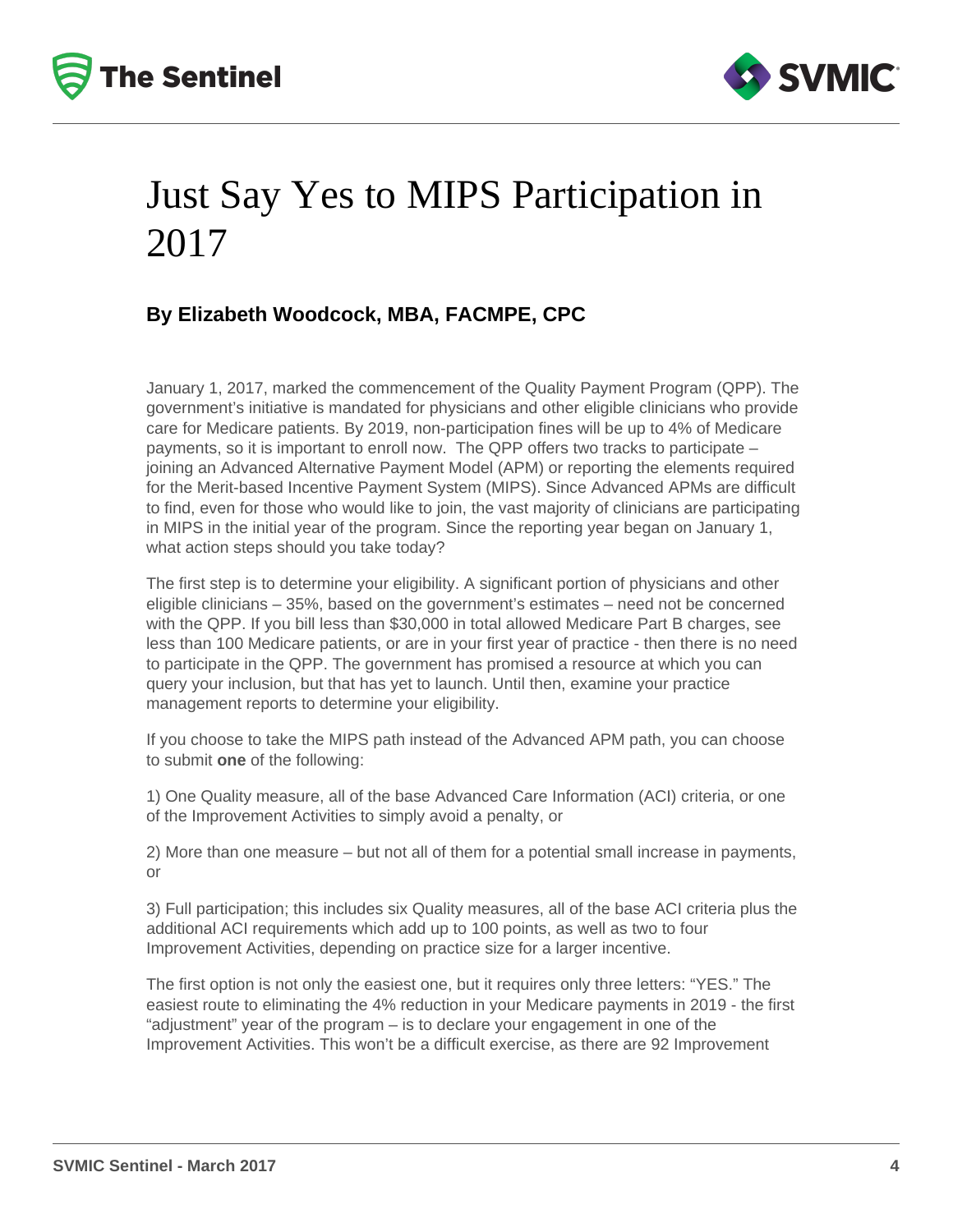Activities from which to choose. The list includes: regular training in care coordination; timely communication of test results; and collection of patient experience and satisfaction data on access to care and development of an improvement plan. [Click here](https://qpp.cms.gov/measures/ia) for the complete set of Improvement Activities.

The list doesn't end there - seeing new and follow-up Medicaid patients in a timely manner, including individuals dually eligible for Medicaid and Medicare – is also one of the activities. Therefore, if you see Medicaid patients – and/or those with Medicare/Medicaid coverage – you can submit a positive response for MIPS, and avoid all penalties.

If you want to participate in full, it pays to aim high. You will want to position yourself to gain 70 points, as that's the number needed to reach the threshold to qualify for the "exceptional" performance. Achieving this mark means that you are in the running for a bonus of up to 12% of all Medicare reimbursement. Don't sweat it if you haven't already started; despite the fact that the government's material speaks to the reporting year, submitting any consecutive 90-day period in 2017 equates to full participation in MIPS.

Regardless of the "pace" you choose, data submission isn't yet available. Indeed, it will likely be early next year before you can report your 2017 performance. Picking your option today, however, means that you can be prepared to submit the data in accordance with program requirements – whether it be a simple "YES" – or collecting the 20-plus elements required for full participation.

#### MIPS - Isn't This Program Being Repealed?

Many physicians and practice executives are under the impression that the Merit-based Incentive Payment System (MIPS) is being eliminated. The assumption results from the likely repeal of the Affordable Care Act, also known as "ObamaCare." It's important to recognize that MIPS is a product of another law – the Medicare Access to Care and CHIP Reauthorization Act (MACRA). MACRA became law in April 2015 with overwhelming support from Republicans and Democrats. In addition to its bicameral support, the law only pertains to physicians and other eligible clinicians. The law does not impact hospitals, nursing homes, ambulatory surgery centers, etc. Given the history of its passage and lacking other stakeholders to exert pressure on lawmakers, it is doubtful that MACRA will be overturned.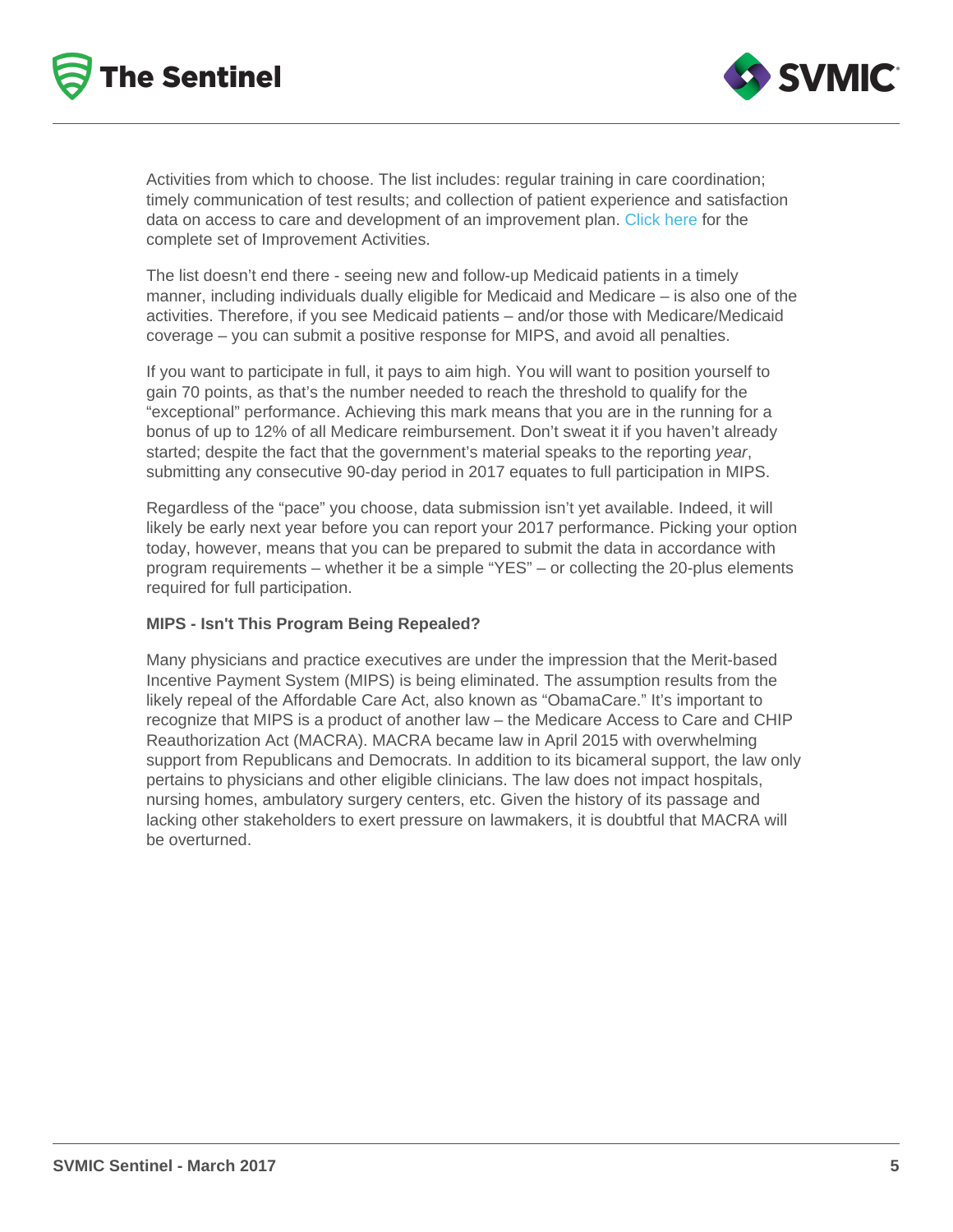



# Changes to Medicare "Incident To" Billing Requirements

### **By Jackie Boswell, FACMPE**

Medicare allows a physician to bill for certain services furnished by an Advanced Practice Practitioner (APP) under what is referred to as "incident to" billing. The "incident to" rule permits services furnished as an integral part of the physician's professional services in the course of diagnosis or treatment of an injury or illness to be reimbursed at 100% of the physician fee schedule, even if the service is not directly furnished by the physician. (A requirement of "incident to" billing is that the physician must have had an initial face-toface encounter with the patient, which means "incident to" does not apply if the APP sees a new patient or an established patient with a new problem.)

A significant requirement for the services of APPs to be billed as "incident to" is direct supervision by the physician. Although the supervising physician does not need to be present in the room where the APP is seeing the patient, the "direct supervision" standard requires the supervising physician be "physically present in the office suite and immediately available to furnish assistance and direction" during the time the APP is providing the service.

The 2016 Medicare physician payment rule provides some clarification on how the direct supervision requirement under the "incident to" billing rules operates. The new rule clarifies that the physician who directly supervises the APP is the only party that can bill the service of the APP as "incident to" his or her service. CMS considers this as a clarification of its longstanding policy, but many providers will see this as a new restriction of the "incident to" guidelines.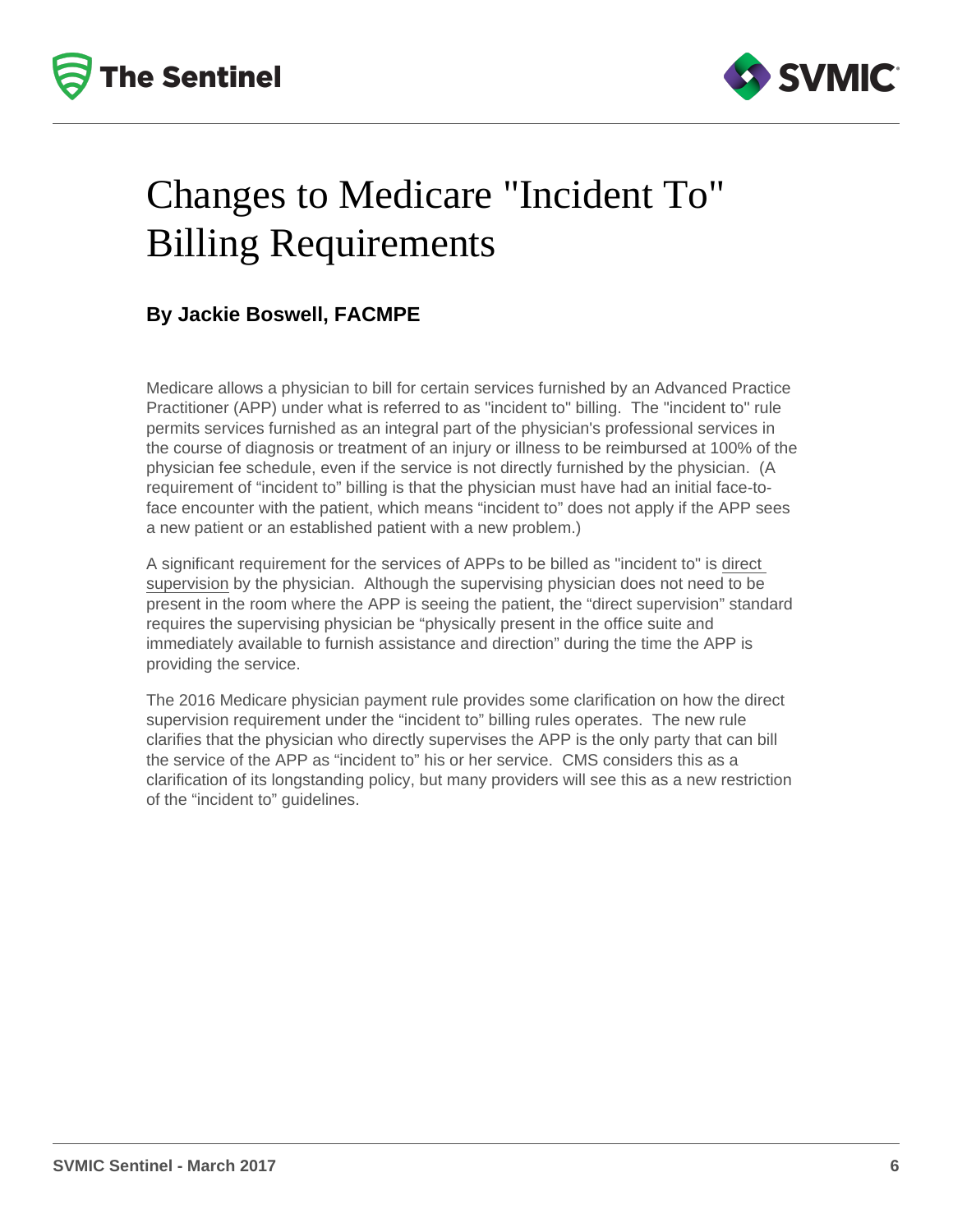



This clarification will cause consternation in some practices, because often more than one physician (in the same practice) will be involved in the care of a patient. It is common for one physician to visit the patient and order a test or procedure, and then have the APP follow-up with the patient for that particular diagnosis. A different physician may supervise some of the follow-up visits. Prior to this clarification, the physician who originally ordered the service might have billed the APPs follow-up as "incident to" (under his/her billing number) even though another physician actually supervised the performance of the service. The revised regulatory language clarified this is not permitted, and that only the physician actually present in the office suite who supervises the service can bill for the service as "incident to" his or her service. When filing a claim for services billed "incident to" a physician's services, the billing number of the physician that actually supervises the performance of the service must be used rather than that of the ordering physician.

According to CMS, the reason behind this rule is that "billing practitioners should have a personal role in, and responsibility for, furnishing services for which they are billing and receiving payment as an incident to their own professional service." In view of this regulatory clarification, physician practices may wish to reexamine their billing process and procedures to clarify the correct billing for "incident to" services. They should also insure that physicians and staff are trained on the proper supervision and billing of services under the "incident to" rules.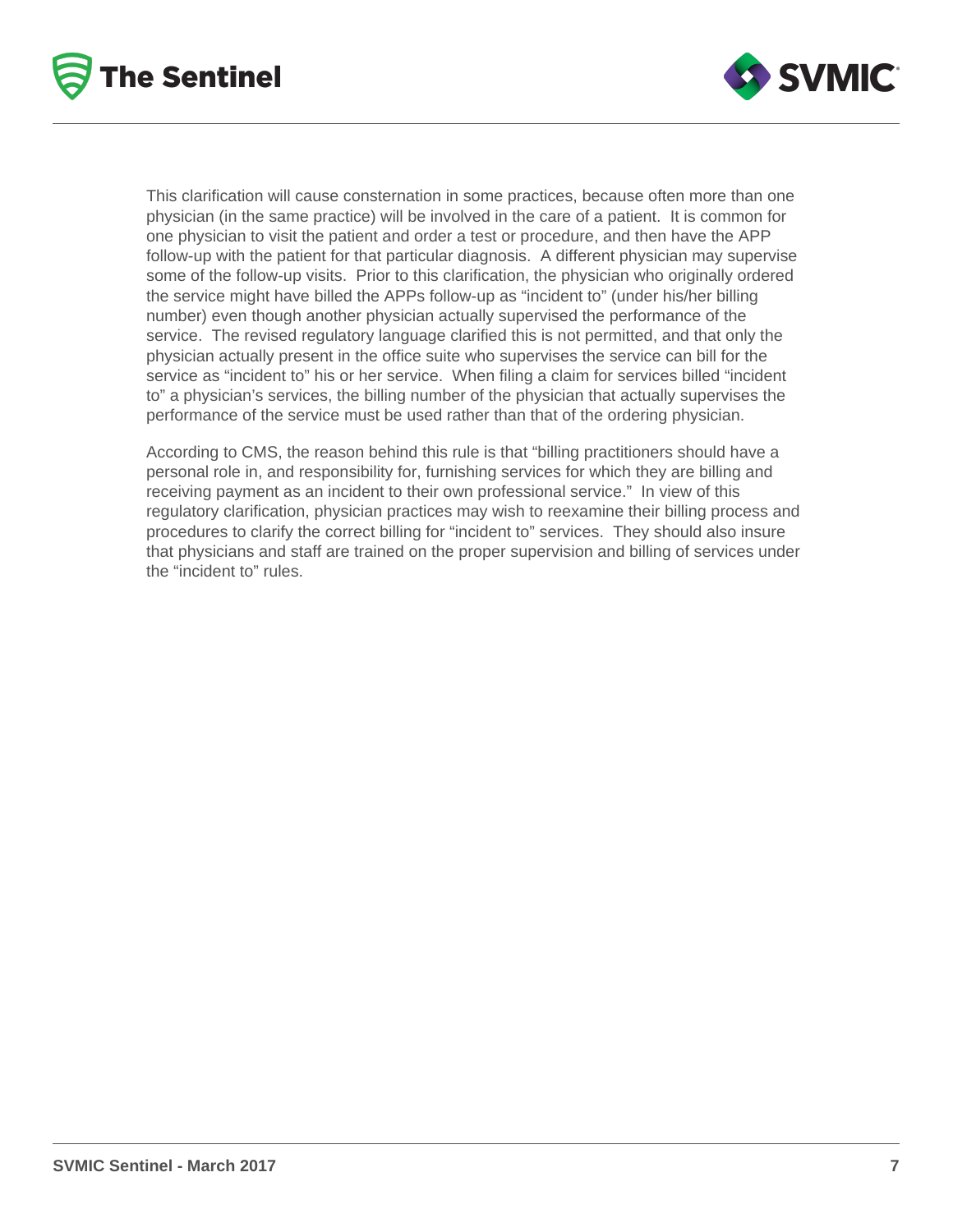



# Handling Difficult Situations

### **By Elizabeth Woodcock, MBA, FACMPE, CPC**

When you work in a medical practice, you face challenging situations every day. Particularly as patients wrestle with pain, frustration and fear, you might find yourself handling a difficult circumstance from a customer service perspective. Practices that understand the importance of effectively managing these interactions – even in the most trying circumstances – will provide great value to patients while reaping long-term benefits.

The following tips can help you handle difficult situations in your practice:

**Stay calm and listen carefully**. It can be difficult to stay calm when your heart is racing and you are faced with a challenging patient, yet it is critical to remain courteous and attentive. Stop talking. Listen carefully to the patient, giving your complete attention to his or her concerns. Listen with your eyes, ears and heart. An apology can soothe a tense situation, whether you caused the issue or not. While "one size does not fit all," a calm demeanor and careful listening go a long way.

**Treat the patient as you would want to be treated**. Avoid being defensive; instead,ask polite and sincere questions to help you better understand the situation. When you try to justify or over-explain, it will only sound like an excuse to the patient. A respectful tone builds bridges; a harsh tone erects walls. Consider the patient's point of view, not just your own. Focus on the issues, not the personality. Importantly, show consideration for the patient's age, culture and/or language, since there may be differences in perceptions based on the patient's upbringing or belief system. Demonstrate empathy, letting patients know you understand their feelings.

**Document the situation**. If listening, asking questions and offering an apology such as "I am sorry that we didn't meet your expectations" does not resolve the issue, explain that you would like to document the complaint and provide it to your supervisor. This attention often diffuses the situation and can protect you as well.

**Gain a clear understanding of the facts**. Don't attempt to solve the problem before there is a clear understanding of the facts. Once you recognize the facts of the situation, tell the patient what you can do. Determine when you will call the patient back and follow through. Finally, you should conclude by asking the patient what else you can do for him or her.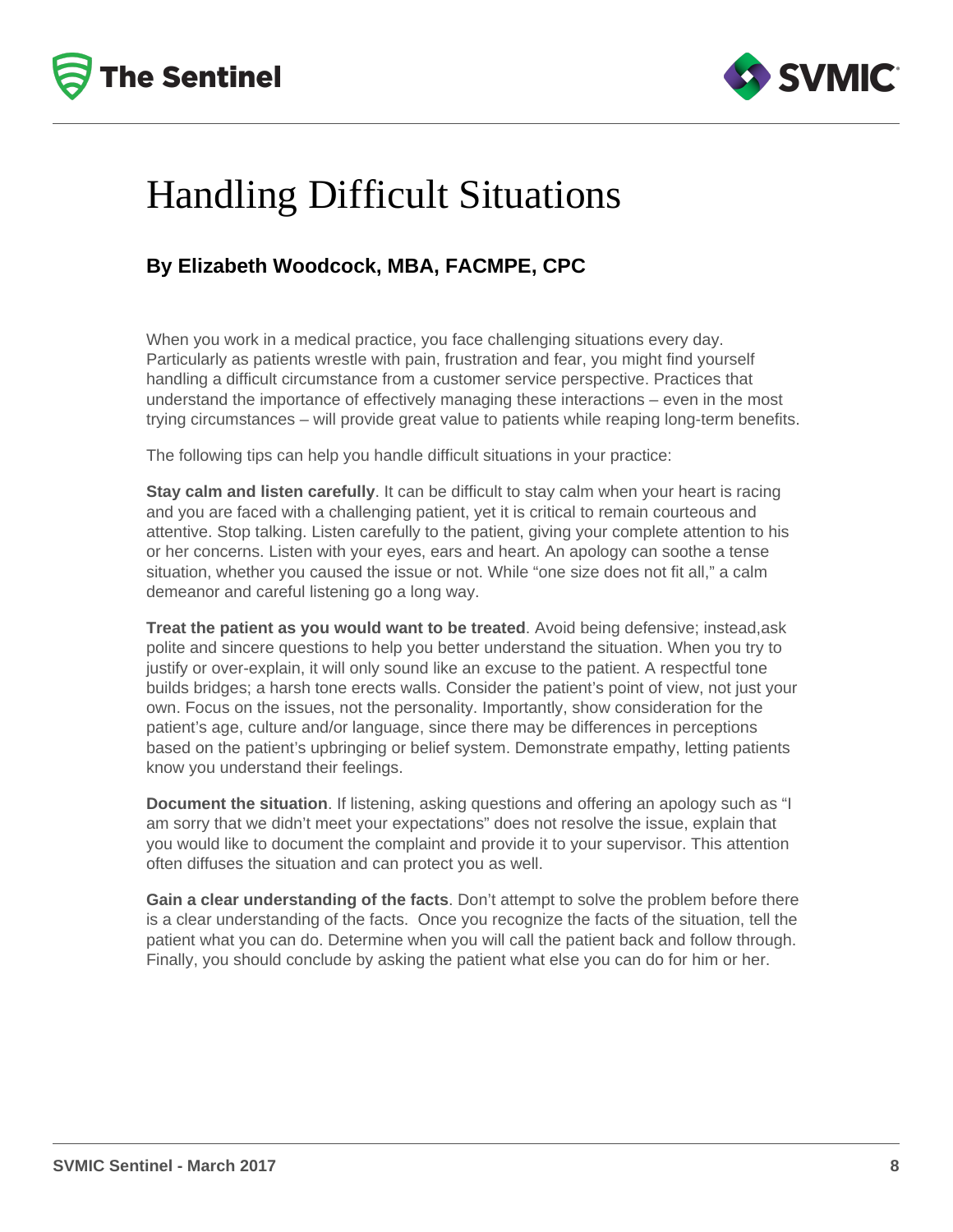



If you can't solve the problem – but someone else in the practice can – record the facts and refer the situation to that individual. Ultimately, there will be times when problems cannot be resolved to the patient's satisfaction; in these instances, the physician should be notified. That (in combination with a bad outcome) can lead to a lawsuit.

**Revisit the issue**. After you have resolved the situation, consider the complaint again. Is there anything that your practice can do to avoid the problem in the future? Progress requires readiness to change. Reflecting on situations that gave rise to patient complaints may provide valuable insight into opportunities for future improvement.

When you are prepared for difficult situations, they will be easier to handle and lead to more positive relationships with your patients.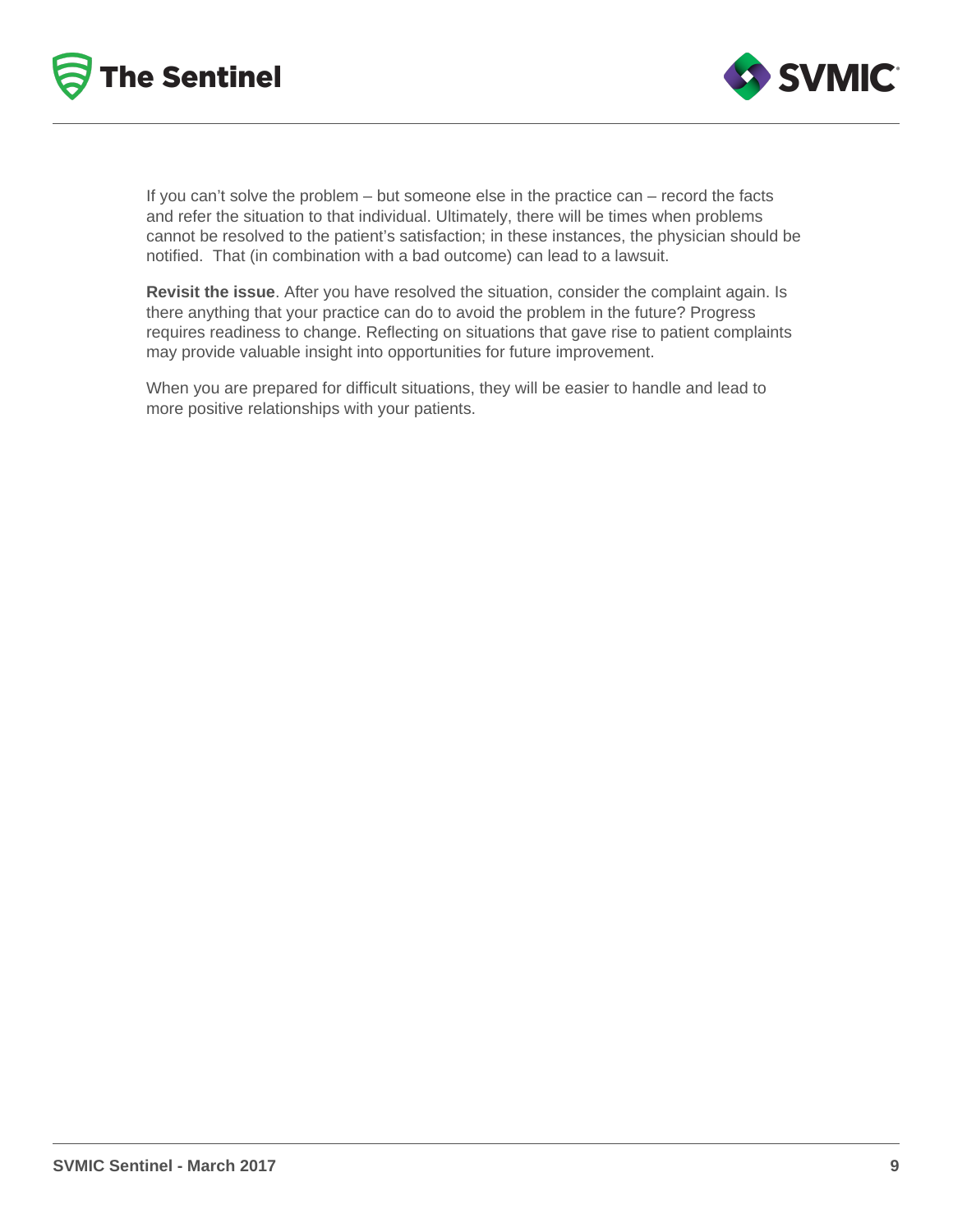



# Practices in Multiple States Fall Victim to Ransomware Attacks

**By**

Current headlines contain many stories of cyber-attacks, including data breaches and ransom malware, more commonly known as ransomware. Once your practice is hit by a cyber-attack, you'll want to be able to quickly diminish the damages inflicted on your practice and your patients. Such damages include interruption of your practice; IT forensics to assess whether PHI was compromised; and costs for recovery of records, ransom, future monitoring and/or the subsequent patient notifications. In addition, there are potential regulatory fines and penalties. An important step to protect your practice is to secure a cybersecurity insurance policy, which will guide you through the process of recovery and help mitigate the damages.

Many cyberattacks target healthcare related companies and involve millions of patient records. The records of healthcare entities of all sizes have been held hostage by ransomware - from solo practices to hospital systems, and across multiple state lines. Here are some recent examples, some from SVMIC's own policyholders:

- The server for a medical practice in Alabama was down for five days before they realized that their system had been hacked and their records were being held for a \$7,000 ransom. Fortunately, their EHR vendor encrypted all of their data, and they determined there was no risk of a data breach. They are working to restore all of their data from back-up.
- Another practice in Arkansas fell victim to a ransomware attack when they clicked a link agreeing to complete updates from what appeared to be Microsoft. Once they clicked the link, their files were encrypted and ransom was requested. They are working to restore files from back-up and conducting additional investigations to ensure that PHI was not accessed.
- What started as another ordinary day at the office at one Middle Tennessee medical practice soon turned into pandemonium when an employee received a notice of ransom malware upon logging into the computer system. A cybercriminal was holding ninety-nine percent of their patient records hostage, asking for ransom in order to release them.

Fortunately, this practice had a good back-up system in place. The records were backed up nightly which allowed for recovery of up-to-date information. The practice notified the IT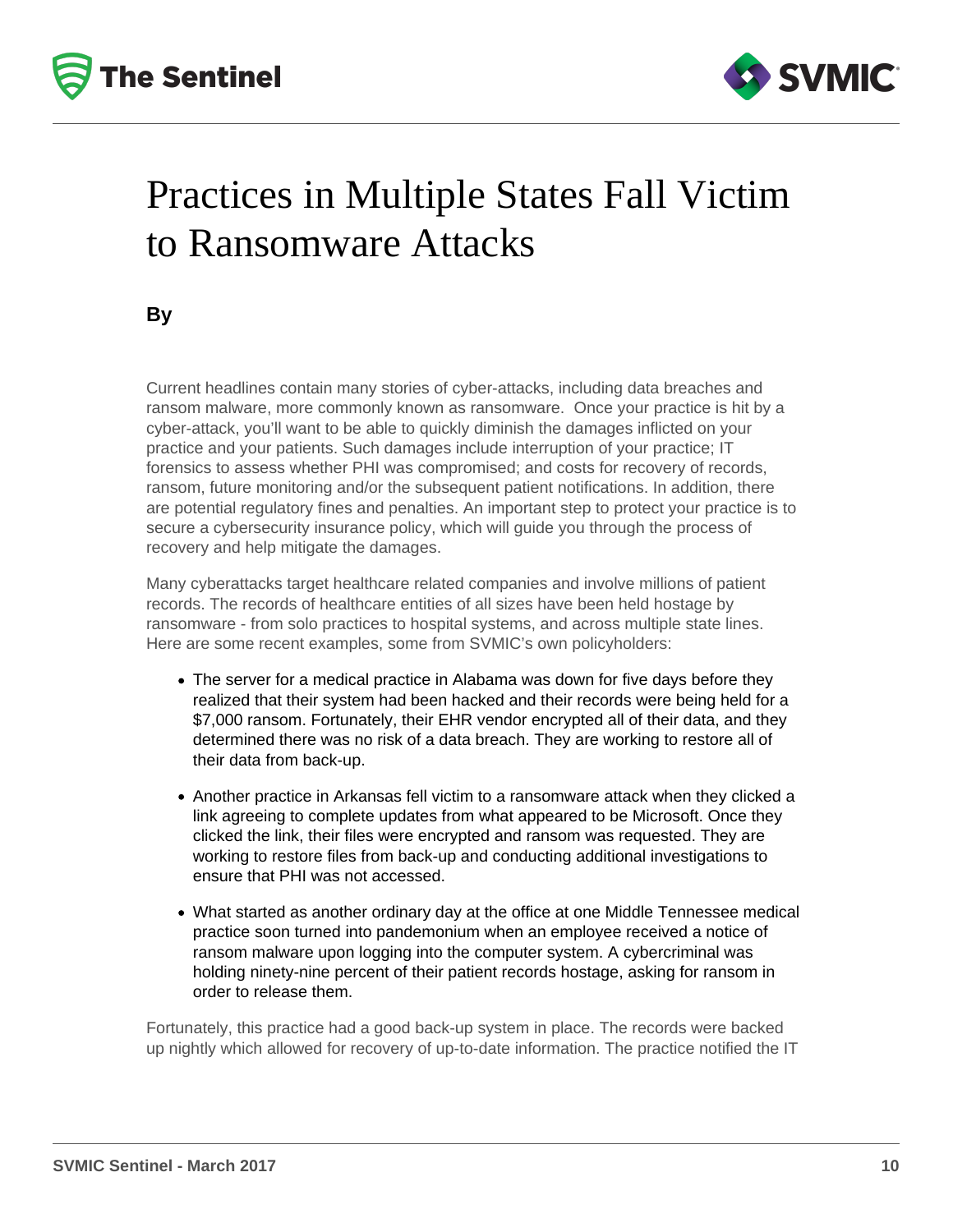firm with which they contracted, and they were able to recreate the records from back-up without paying the ransom and with minimal downtime to the practice.

- In East Tennessee, an employee of a physician's office opened an email and attachment from a presumed vendor that handled collections for the practice. However, the email was really a phishing email in disguise, and the attachment contained ransom malware. Luckily, as in the previous case, the practice had an IT vendor who was able to restore their records from back-up.
- A large practice in Arkansas received a phishing email disguised as an email from a trusted source. Once the attachment was opened, it released ransomware, which encrypted all of their patient records and prohibited the practice from accessing them. The ransom of \$500 was paid to release the records.

According to Kayla Thrailkill in her article "Ransomware Attacks Increased by 167% in 2016" for Techtalk.pcpitstop.com, the number of ransomware attacks grew from 3.8 million in 2015 to 638 million in 2016. In most ransomware cases, the ransomware comes in the form of an attachment to an email. Once the attachment is opened, the ransomware encrypts or builds a firewall around the data so that the data owner cannot access it.

The HIPAA Breach Notification Rule requires HIPAA covered entities and their business associates to provide notification following a breach of unsecured protected health information. In ransomware cases, the practice must "demonstrate that there is a low probability that the protected health information (PHI) has been compromised", according to the ransomware fact sheet found on the HHS websit[e\[1\].](https://www.svmic.com/Home/resources/newsletters-2/the-svmic-sentinel/practice-management/practices-in-multiple-states-fall-victim-to-ransomware-attacks-march-2017/#_ftn1) The risk assessment, according to the fact sheet, must contain at least the following four factors: "the nature and extent of the PHI involved, including the types of identifiers and the likelihood of reidentification; the unauthorized person who used the PHI or to whom the disclosure was made; whether the PHI was actually acquired or viewed; and the extent to which the risk to the PHI has been mitigated." Due to the technical nature of a ransomware attack, it may be necessary to engage the services of a digital forensic company in order to demonstrate a low probability that PHI has been compromised.

There are steps you can take to prevent becoming a victim of a ransomware attack. Employee education is important. Cybercriminals are getting smarter and are able to disguise their phishing emails to appear to come from one of your vendors or another trusted source. Caution should be used before opening any attachment, and verification of the email source should be done for all incoming emails, especially those with an attachment.

While not all practices can afford to employ their own IT security expert, it pays to have an evaluation by a qualified firm and establish a relationship. Contracting with an IT firm that is able to deal with any cybersecurity situation in a timely manner allows for minimal down time for the office. As illustrated in the cases above, regular back-up of data is key in battling a ransomware attack. In his article titled "How to prevent ransomware: What one company learned the hard way" on PCWorld.com, Robert Lemos quoted one expert at a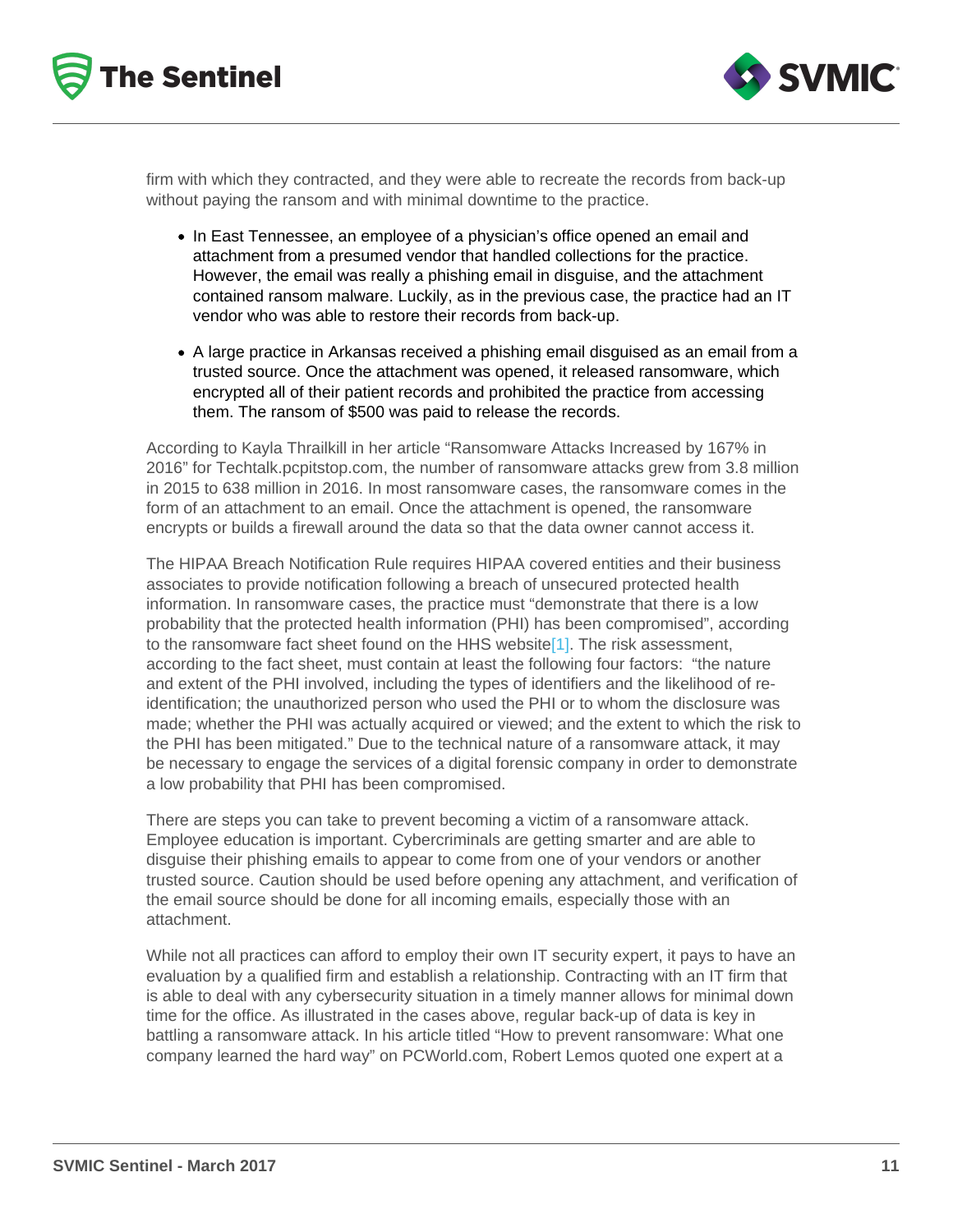network-security firm who advises that online back-ups that occur automatically are best.

Even with the most prudent measures in place, you can still become a victim of a cyberattack. Although not all attacks can be prevented, a partnership with a cybersecurity insurance company can facilitate your response and mitigate the damages. Cybersecurity policies may offset the costs of recovering your data and breach notification expenses as well as some incurred fines and penalties.

SVMIC's professional liability policy includes supplemental cybersecurity coverage in the amount of \$50,000. Through our partnership with NAS Insurance Services, SVMIC is pleased to be able to offer access to discounted premiums on increased limits for cyber and regulatory insurance policies to our policyholders. Please contact the Underwriting Department at SVMIC at 800.342.2239 for more information.

[\[1\]](https://www.svmic.com/Home/resources/newsletters-2/the-svmic-sentinel/practice-management/practices-in-multiple-states-fall-victim-to-ransomware-attacks-march-2017/#_ftnref1) https://www.hhs.gov/sites/default/files/RansomwareFactSheet.pdf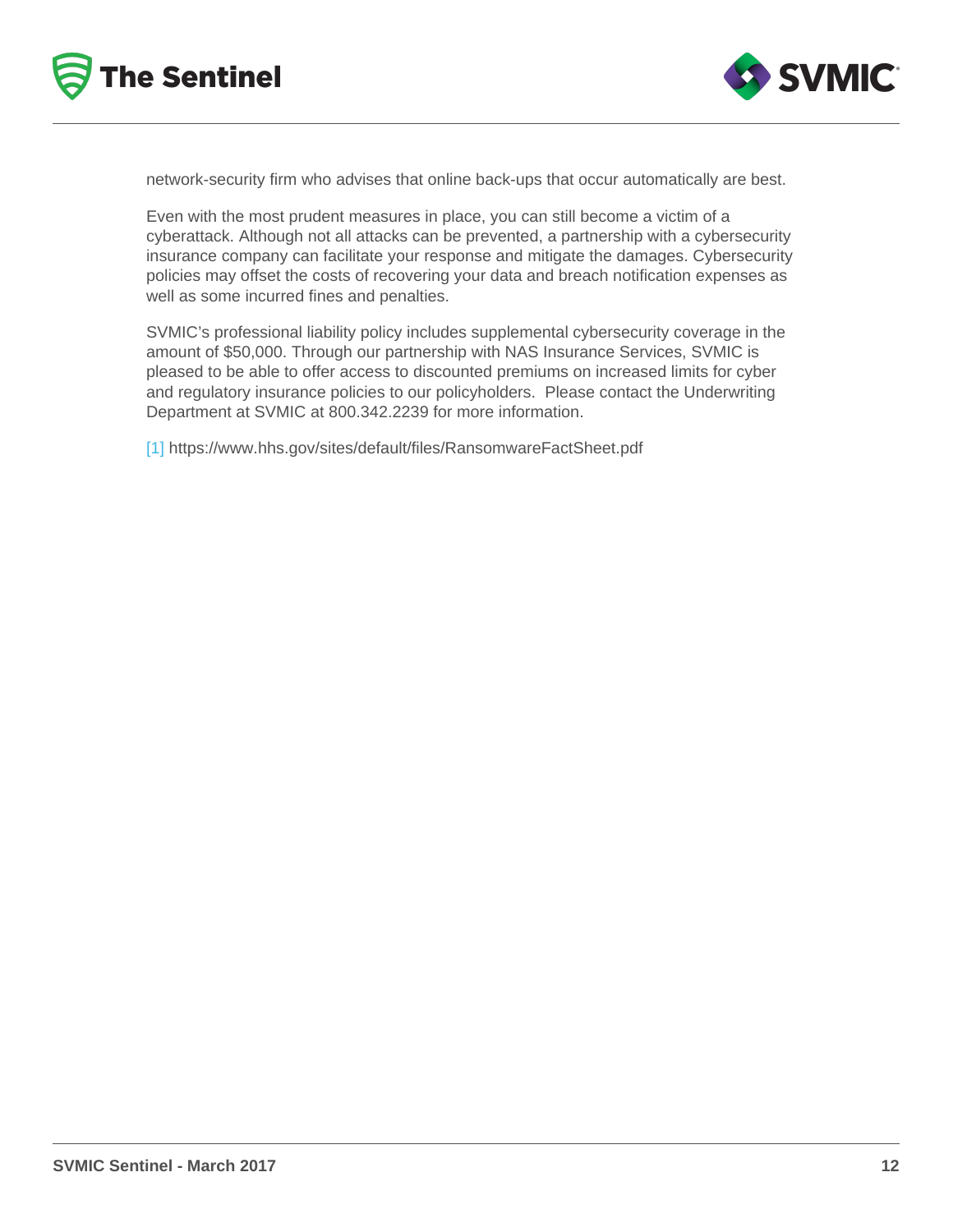



## Risk Pearls: March 2017

### **By Julie Loomis, RN, JD**

One of the simplest tools for improving your communication with patients is intentional or "active" listening. When a new mother brings her baby to the office, listening to her description of the problem often provides that subtle clue a physical examination may not have revealed. Not all medical interactions require intervention; listening may be the only care needed. Keep in mind that patient experience surveys measure patients' perspectives of care by asking "How often did your doctors/nurses listen carefully to you?" Active listening sounds easy, but in today's medical environment, you may be tempted to "short cut" time allowed for listening; you may listen only for the responses that fit the questions being asked or to complete a template, thereby missing critical information. EHRs can be a barrier to active listening. By facing the patient and maintaining eye contact, you have more opportunity to "hear" the patient. Listening requires effort on the part of the practice in order to structure patient interactions that allow for open communication. Look at your questionnaires to see if they lead only to "yes" or "no" responses. If so, change the questions to make them more open-ended. Listening also requires the discipline to hear what is being said without immediately formulating a response. From the initial patient call requesting an appointment to your end of visit summary, each step in the patient experience involves listening attentively to ensure effective communication and quality care.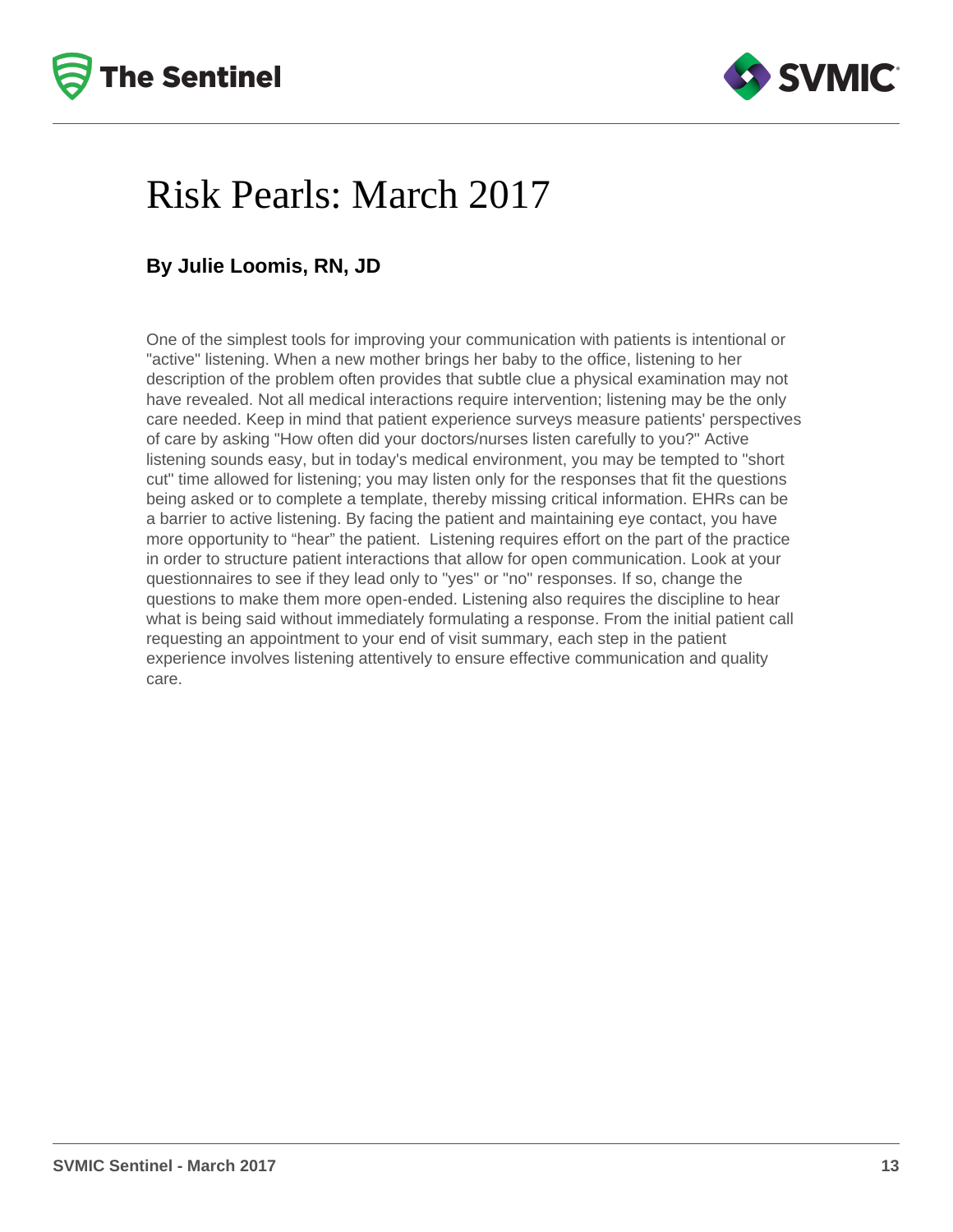



# An Analysis of Hospitalist Closed Claims

### **By Carolyn Akland, MBA, RN, CPHQ, LNCC**

A review of SVMIC hospitalist closed claims from 2008 – 2015, where a loss was paid on behalf of an insured, reveals three basic areas that contributed to the indefensibility of the claims. These issues are illustrated in the graph below:



**COMMUNICATION ISSUES**:Effective communication is essential in establishing trust and building good patient rapport, which in turn plays a role in a patient's perception of the quality of care received and helps ensure compliance. National data, as well as our data, suggests that patient handoffs between physicians continues to be a significant source of liability for hospitalists. Communication breakdowns occurred in 69% of the reviewed claims, with the majority of these claims being breakdowns between physicians. Case examples

include:

In one case, an elderly patient with a non-displaced fracture was transported to an ED without orthopedic services. The hospitalist admitted the patient for pneumonia and stabilized the extremity with a short leg posterior splint including ACE wrap. After discharge, the patient was seen by an orthopedic surgeon who discovered a large pressure blister and ulceration which eventually resulted in osteomyelitis and a below the knee amputation. A lack of documentation as to the nature and extent of the neurovascular examinations of the extremity made it difficult to defend against the plaintiff's allegations that both the hospitalist and hospital nurses failed to properly evaluate the patient's neurovascular condition during the hospitalization.

In another case, a 65-year-old patient became hypotensive following a total abdominal colectomy. The patient continued to deteriorate throughout the night and the nurses notified both the hospitalist and the on call surgeon. The hospitalist remained at the bedside but the surgeon did not come in even though he was notified of the patient's status periodically throughout the night. The patient coded in early morning and was taken to surgery where an arterial bleed was found. The patient suffered an anoxic brain injury. Finger pointing ensued. The surgeon, as the principle target in the suit, said the nurses led him to believe the hospitalist had matters under control and blamed the hospitalist for not communicating with him directly.

**MEDICATION ISSUES**:Medication errors were present in 38% of the reviewed cases.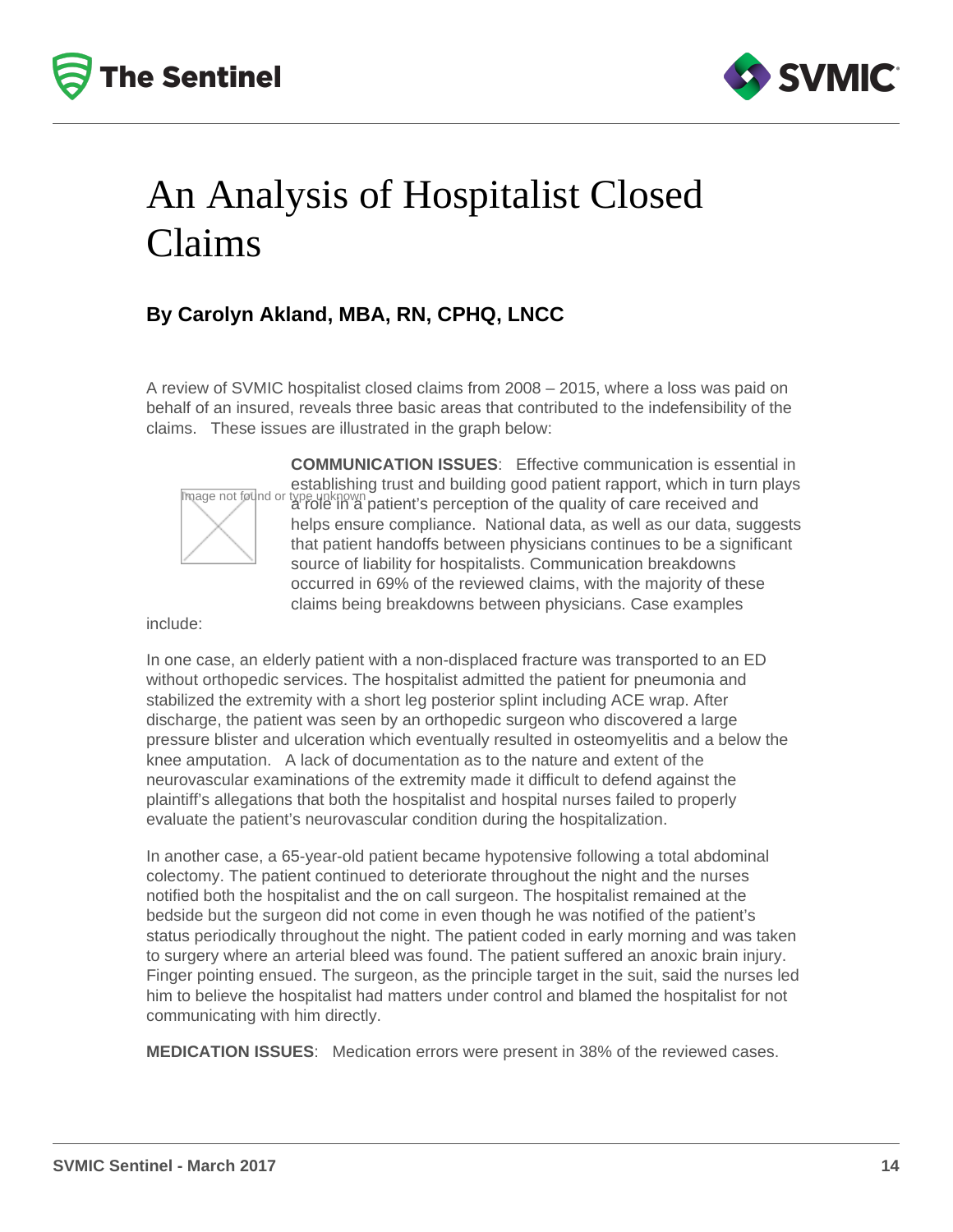



Medication reconciliation and prescribing at discharge continue to pose significant risk for hospitalists. The case below exemplifies this risk:

After undergoing a total knee replacement, a 46-year-old patient developed a hematoma necessitating additional surgical procedures and antibiotic therapy. The hospitalist ordered Gentamycin and discharged the patient to home health for two more weeks of home infusion therapy with the antibiotics. The orthopedic surgeon continued to refill the Gentamycin; neither physician had ordered any monitoring protocol. Two months later, the patient developed debilitating symptoms of dizziness and imbalance. A referral to the ENT determined the patient had sustained vestibular damage, most likely from the Gentamycin. The hospitalist, having been the one to order the antibiotic initially, bore the brunt of the responsibility for failing to appreciate the risks of aminoglycoside toxicity, inform the patient of those risks and to order monitoring blood tests upon discharge.

**DOCUMENTATION ISSUES**: Maintaining a well-documented medical record, from both a patient care and a risk management standpoint, is crucial. As the graph above illustrates, documentation issues were a factor in 38% of claims paid for hospitalists. Of those, including the cases cited above, most had inadequate documentation, which can negatively impact the ability to defend the care provided to a patient. Most often there was a failure to completely document the extent and details of an examination; rationale for the diagnosis and treatment plan; and patient education and telephone calls.

Lessons Learned:

- Communicate directly with the surgeon or other consultants treating the patient, to ensure a clear message. Do not assume that telling one nurse is as good as informing all involved in the care of the patient and don't assume vital information will get communicated through your notes alone.
- Understand the risks of accepting and admitting patients who might need the care of a specialist not on staff at your hospital.
- Educate yourself about all hospital by-laws and policies, including how to escalate up the chain of command.
- Clearly and timely, communicate/document information about patients with anticipated problems to covering hospitalists, including information regarding your treatment plans under consideration.
- Utilize a dedicated "hand-off" method between hospitalists.
- Be aware that any written or electronic "hand-off" between hospitalists is potentially discoverable.
- Document only formal consults in the progress notes.
- If your treatment plan deviates from any local community standard or nationally recognized guidelines, document your rationale for doing so.
- Verbal orders require caution. Use sparingly and employ "read-back" for verification and a time for face-to-face questioning.
- Include specific clinical parameters in your orders that instruct not only the frequency but also specifically what should be assessed and when the physician